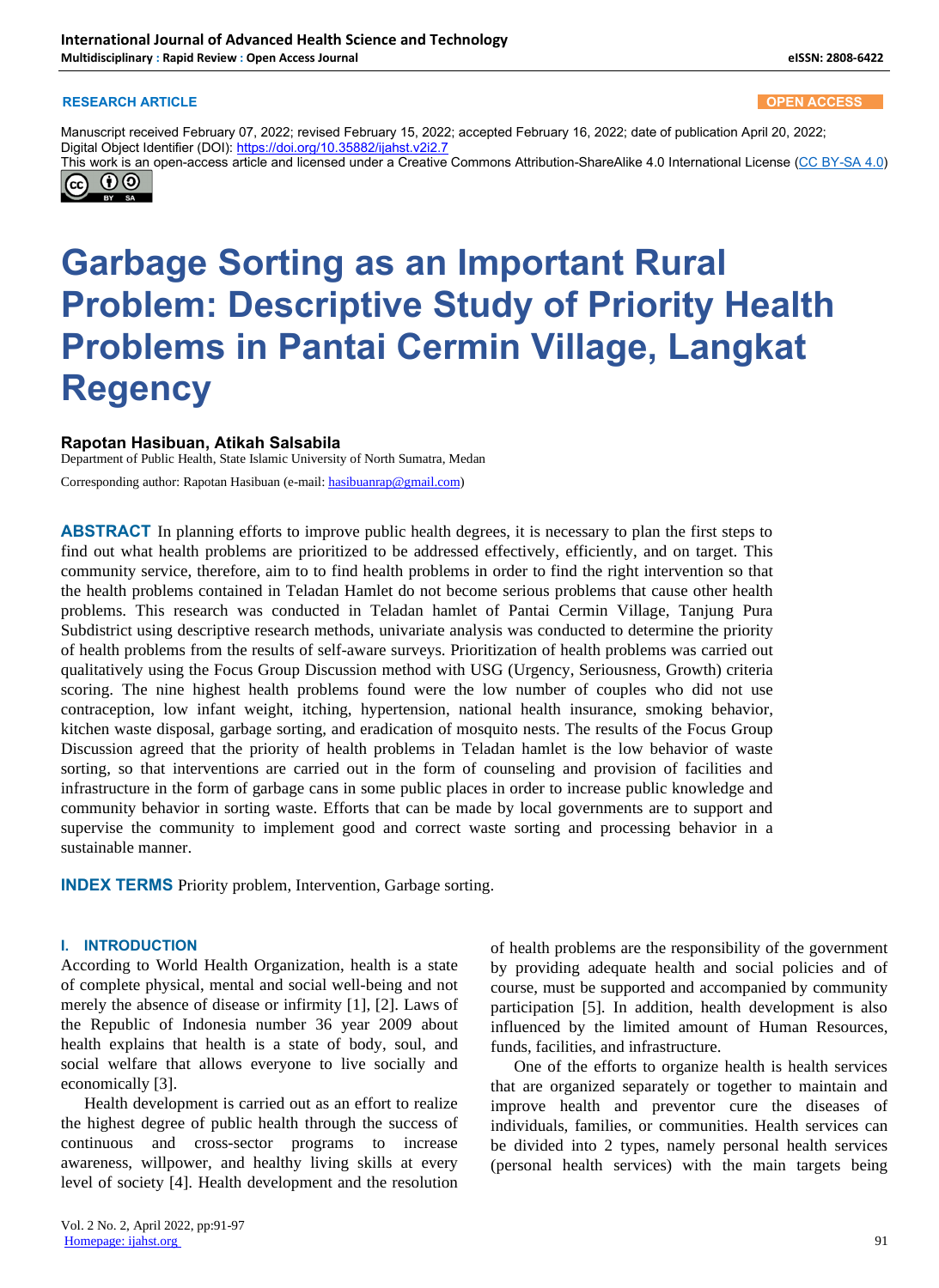individuals/families and public health services (public health services) whose targets are groups/communities [6].

Laws of the republic Indonesia number 36 year 2009 article 47 describes the criteria for ideal health efforts that are held in the form of activities with promotive (health improvement), preventive (disease prevention), curative (treatment), and rehabilitative (health maintenance) approaches that are carried out in a structured, thorough and sustainable manner [3] [7]. Success in promotive and preventive efforts will have an impact on the decrease in disease incidence and the efficiency of health care costs [8].

Health problems are very complex because they are related to other problems that affect the fulfillment of health needs such as environmental factors, behavioral factors, health care factors, and hereditary factors [9]. In addition to direct influence on health, these four factors also affect each other [10]. Therefore, the resolution of health problems, especially in the community must be seen from all factors that affect them and will be achieved to the maximum [11], if these factors together have good and adequate conditions.

Previous research by Tyas [12] in prioritizing health problems and types of interventions only uses Focus Group Discussion (FGD) and Brainstorming activities when identifying health problems, so that the health problems obtained are not described thoroughly. Therefore, quantitative research is necessary so that analysis can be obtained accurately. Based on this, the goal in this study is to identify health problems in the community through the Self-Awareness Survey questionnaire and involve community participation through Focus Group Discussion to plan efforts to improve public health degrees by choosing health issues that will be prioritized to be addressed effectively and efficiently, and on target.

## **II. METHODS**

The study was conducted in Teladan Hamlet in September 2021 with the population in this study consisting of 109 families with a total of 418 residents. This study uses descriptive research design with instrument used is a questionnaire sheet of Self-Aware Survey obtained from the local Health Center [13]. Self-Aware Survey is one of the activities of introducing, collecting and assessing health problems by a group of people under the guidance of health workers in the local Teladan hamlet. Primary data from the results of the Self-Aware Survey are then analyzed univariately to determine the distribution of health problems contained in the hamlet of Teladan.

After being found the 9 highest health problems in the hamlet of Teladan (TABLE 1), qualitative studies were conducted through Focus Group Discussion which is a data collection technique used to explore the opinions of the community to determine health problems that will be the priority of the problem to then take the right steps as an intervention.

|  | <b>TABLE 1</b> |  |  |  |
|--|----------------|--|--|--|
|  |                |  |  |  |

**Public health problems identified from the results of the self-aware survey**

| <b>Health Problems</b> |  |
|------------------------|--|
|                        |  |

| The low number of couples who don't use contraceptives                   |
|--------------------------------------------------------------------------|
| Low Baby Weight                                                          |
| Itching                                                                  |
| Hypertension                                                             |
| National Health Insurance                                                |
| Smoking behavior                                                         |
| Kitchen waste disposal                                                   |
| Garbage sorting                                                          |
| <b>Eradication of Mosquito Nests</b>                                     |
| $\mathbf{p}_{\text{articinante}}$ were asked to give a score from 1 to 5 |

Participants were asked to give a score from 1 to 5 which indicates the degree of importance of the problem based on the criteria of Urgency, Seriousness, and Growth, then the total score were calculated to see the highest score which was the most prioritized problem.

Participants in this activity were carried out by 4 health cadres, 4 community leaders, 1 village head, 4 students, and 1 academician from the Public Health Department of State Islamic University North Sumatra. The inclusion criteria of health cadres and community leaders are those who are domiciled and serve at the research site and have an influence on the local community. The inclusion criteria of members of field learning practices from the Ministry of Public Health of State Islamic University of North Sumatra are those who have previously collected data with instruments namely the Self-aware Survey questionnaire and conducted univariate analysis to determine health problems in Teladan hamlet.

## **III. RESULT**

## *A. IDENTIFY HEALTH PROBLEMS*

Identification of health problems in Dusun Teladan, Pantai Cermin Village was carried out using the Self-Aware Survey and Focus Group Discussion (FGD) through a village crush attended by health cadres and community leaders. Information about health problems in Dusun Teladan was obtained from the results of interviews using instruments in the form of Self-Aware Survey questionnaires on the Head of Household and field observation results [13]. The results of the Self-Aware survey and *Rembuk Dusun* are the basis for compiling the solution to health problems faced. From this activity obtained 9 of the highest problems in Teladan Hamlet, Pantai Cermin Village which will then be determined the priority of health problems in the hamlet through Rembuk Dusun.

*B. PRIORITY ANALYSIS OF HEALTH PROBLEMS*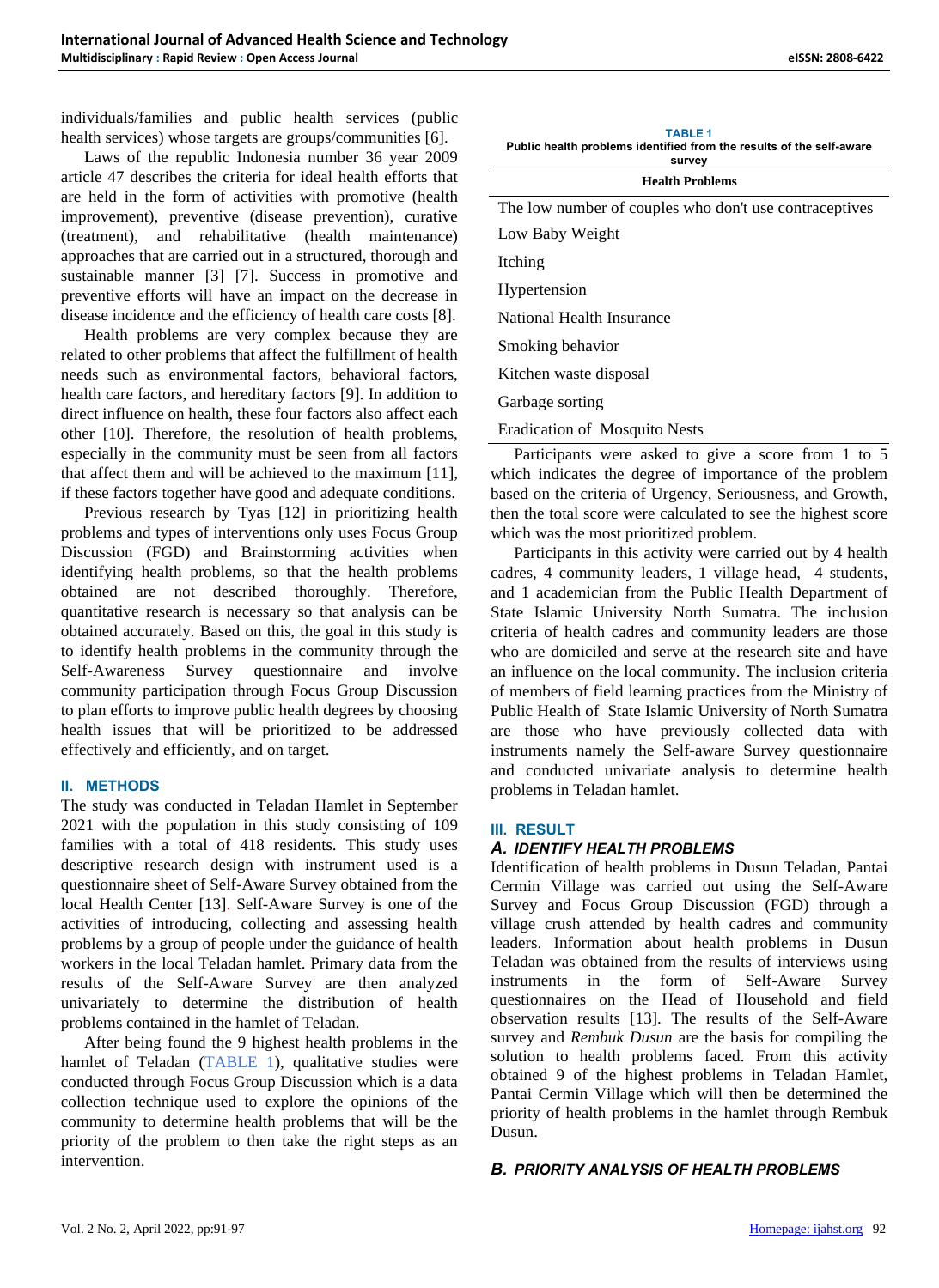The analysis of priority of health problems in Teladan Hamlet of Pantai Cermin Village, Tanjung Pura Subdistrict was conducted based on the results of *Rembuk Dusun* using ultrasound methods.

The ultrasound method (Urgency, Seriousness, Growth) or USG is a scoring method that can be used to determine the priority of health problems that must be resolved immediately by assessing each problem based on the level of risk and impact [14]. Urgency is how urgent a health problem must be solved by looking at the availability of time to solve those health problems. Seriousness is the level of seriousness in health problems that need to be resolved immediately so as not to cause other health problems. Growth is how likely health problems become difficult to prevent and likely to get worse if left unchecked. The analysis was conducted by giving a score of  $1 - 5$  for urgency, seriousness, and growth on each of the health problems with the highest scores as priority problems (TABLE 2) [14]. **TABLE 2**

| IADLE 4                                                  |  |
|----------------------------------------------------------|--|
| <b>Results of Calculation of Ultrasound Method (USG)</b> |  |

|                                  |                        | <b>Score</b>   |                |                | <u>Results of Calculation of Ultrasound Method (USG)</u><br><b>Total</b> |              |                  |
|----------------------------------|------------------------|----------------|----------------|----------------|--------------------------------------------------------------------------|--------------|------------------|
| <b>Health</b><br><b>Problems</b> | <b>Respon</b><br>dents | U              | ${\bf S}$      | G              | $(U+S+G)$<br>$\mathcal{E}$                                               | <b>Total</b> | Rank             |
|                                  | $\mathbf{1}$           | 3              | 3              | 3              | 9                                                                        |              |                  |
|                                  | $\mathfrak{2}$         | $\overline{c}$ | $\mathbf{2}$   | $\mathfrak{2}$ | 6                                                                        |              |                  |
|                                  | 3                      | 1              | $\overline{c}$ | $\sqrt{2}$     | 5                                                                        |              |                  |
|                                  | $\overline{4}$         | $\overline{c}$ | 3              | $\overline{c}$ | $\overline{7}$                                                           |              |                  |
|                                  | 5                      | 5              | $\overline{4}$ | $\overline{4}$ | 13                                                                       |              |                  |
| Low number                       | 6                      | $\overline{c}$ | $\overline{c}$ | $\overline{c}$ | 6                                                                        |              |                  |
| of couples<br>who don't use      | $\tau$                 | 3              | 3              | 3              | 9                                                                        | 108          | $\overline{7}$   |
| contraceptive                    | 8                      | $\mathfrak{2}$ | $\mathfrak{2}$ | 3              | 7                                                                        |              |                  |
| S                                | 9                      | 5              | 5              | 5              | 15                                                                       |              |                  |
|                                  | 10                     | $\overline{c}$ | $\overline{c}$ | $\overline{c}$ | 6                                                                        |              |                  |
|                                  | 11                     | 3              | 3              | 3              | 9                                                                        |              |                  |
|                                  | 12                     | 3              | $\overline{2}$ | $\overline{2}$ | $\overline{7}$                                                           |              |                  |
|                                  | 13                     | 3              | 3              | 3              | 9                                                                        |              |                  |
|                                  |                        | $x = 8,31$     |                |                | $sd = 2,898$                                                             |              |                  |
|                                  | $\mathbf{1}$           | $\overline{c}$ | $\mathfrak{2}$ | $\overline{c}$ | 6                                                                        |              |                  |
|                                  | $\overline{c}$         | 1              | $\overline{c}$ | $\overline{c}$ | 5                                                                        |              |                  |
|                                  | 3                      | $\overline{4}$ | $\mathbf{1}$   | $\mathbf{1}$   | 6                                                                        |              |                  |
|                                  | $\overline{4}$         | 3              | 3              | $\overline{c}$ | 8                                                                        |              |                  |
|                                  | 5                      | $\mathbf{1}$   | $\mathbf{1}$   | $\mathbf{1}$   | 3                                                                        |              |                  |
|                                  | 6                      | $\mathfrak{2}$ | $\mathfrak{2}$ | $\overline{c}$ | 6                                                                        |              |                  |
| Low Baby                         | $\tau$                 | 3              | 3              | 3              | 9                                                                        | 97           | $\boldsymbol{9}$ |
| Weight                           | 8                      | $\overline{c}$ | $\overline{4}$ | 3              | 9                                                                        |              |                  |
|                                  | 9                      | $\overline{c}$ | $\overline{c}$ | $\overline{c}$ | 6                                                                        |              |                  |
|                                  | 10                     | 5              | 5              | $\overline{4}$ | 14                                                                       |              |                  |
|                                  | 11                     | $\overline{4}$ | 4              | 3              | 11                                                                       |              |                  |
|                                  | 12                     | 3              | 3              | $\overline{4}$ | 10                                                                       |              |                  |
|                                  | 13                     | $\mathbf{1}$   | $\overline{c}$ | 1              | $\overline{\mathbf{4}}$                                                  |              |                  |
|                                  |                        | $x = 7,46$     |                |                | $sd = 3,072$                                                             |              |                  |

|                              |                | <b>TABLE 2</b>              |                  |                          |                  |     |                         |
|------------------------------|----------------|-----------------------------|------------------|--------------------------|------------------|-----|-------------------------|
|                              | $\mathbf{1}$   | (Continued)<br>$\mathbf{1}$ | $\mathbf{1}$     | $\mathbf{1}$             | 3                |     |                         |
|                              | $\overline{2}$ | $\overline{2}$              | $\overline{2}$   | $\overline{c}$           | 6                |     |                         |
|                              | 3              | 3                           | 5                | $\boldsymbol{2}$         | 10               |     |                         |
|                              | $\overline{4}$ | $\overline{2}$              | $\overline{c}$   | $\overline{c}$           | 6                |     |                         |
|                              | 5              | $\overline{2}$              | $\mathbf{1}$     | $\overline{c}$           | 5                |     |                         |
|                              | 6              | $\boldsymbol{0}$            | 5                | 5                        | 10               |     |                         |
| Itching                      | $\overline{7}$ | 5                           | 5                | 5                        | 15               | 104 | 8                       |
|                              | 8              | $\overline{2}$              | $\boldsymbol{0}$ | 3                        | 5                |     |                         |
|                              | 9              | 3                           | 3                | 3                        | 9                |     |                         |
|                              | 10             | $\overline{2}$              | $\overline{c}$   | $\overline{c}$           | 6                |     |                         |
|                              | 11             | $\overline{2}$              | 3                | $\overline{4}$           | 9                |     |                         |
|                              | 12             | 3                           | 3                | 3                        | 9                |     |                         |
|                              | 13             | 3                           | $\overline{4}$   | $\overline{4}$           | 11               |     |                         |
|                              |                | $x = 8,00$                  |                  |                          | $sd = 3,215$     |     |                         |
|                              | $\mathbf{1}$   | 4                           | 4                | 3                        | 11               |     |                         |
|                              | $\overline{2}$ | $\overline{c}$              | 3                | $\overline{c}$           | $\boldsymbol{7}$ |     |                         |
|                              | 3              | 3                           | $\overline{c}$   | 5                        | 10               | 133 |                         |
|                              | $\overline{4}$ | 4                           | 4                | 3                        | 11               |     |                         |
|                              | 5              | 3                           | $\overline{c}$   | 3                        | 8                |     |                         |
|                              | 6              | $\overline{c}$              | $\overline{c}$   | $\overline{c}$           | 6                |     |                         |
| Hypertension                 | $\overline{7}$ | 5                           | 5                | 5                        | 15               |     | $\overline{\mathbf{4}}$ |
|                              | 8              | 3                           | 3                | 3                        | 9                |     |                         |
|                              | 9              | 3                           | 3                | 3                        | 9                |     |                         |
|                              | 10             | 5                           | 4                | 4                        | 13               |     |                         |
|                              | 11             | 3                           | 4                | $\overline{4}$           | 11               |     |                         |
|                              | 12             | 3                           | 3                | $\overline{4}$           | 10               |     |                         |
|                              | 13             | 5                           | 4                | 4                        | 13               |     |                         |
|                              |                | $x = 10,23$                 |                  |                          | $sd = 2,522$     |     |                         |
|                              | $\,1$          | 4                           | 3                | 4                        | 11               |     |                         |
|                              | $\overline{c}$ | $\overline{2}$              | $\overline{c}$   | $\overline{c}$           | 6                |     |                         |
|                              | 3              | $\overline{c}$              | $\,1$            | 5                        | 8                |     |                         |
|                              | $\overline{4}$ | 5                           | 5                | 5                        | 15               |     |                         |
|                              | 5              | 5                           | 4                | $\overline{\mathcal{L}}$ | 13               |     |                         |
|                              | 6              | $\overline{c}$              | 3                | $\overline{c}$           | $\overline{7}$   |     |                         |
| National Health<br>Insurance | $\overline{7}$ | $\overline{\mathcal{L}}$    | 4                | $\overline{\mathcal{A}}$ | 12               | 118 | 5                       |
|                              | 8              | 3                           | 3                | 3                        | 9                |     |                         |
|                              | 9              | 5                           | 5                | 5                        | 15               |     |                         |
|                              | 10             | 4                           | $\overline{4}$   | 3                        | 11               |     |                         |
|                              | 11             | 4                           | 3                | $\overline{\mathcal{L}}$ | 11               |     |                         |
|                              | 12             | 4                           | 3                | 4                        | 11               |     |                         |
|                              | 13             | $\overline{c}$              | $\overline{c}$   | $\boldsymbol{2}$         | 6                |     |                         |
|                              |                | $x = 10,38$                 |                  |                          | $sd = 3,042$     |     |                         |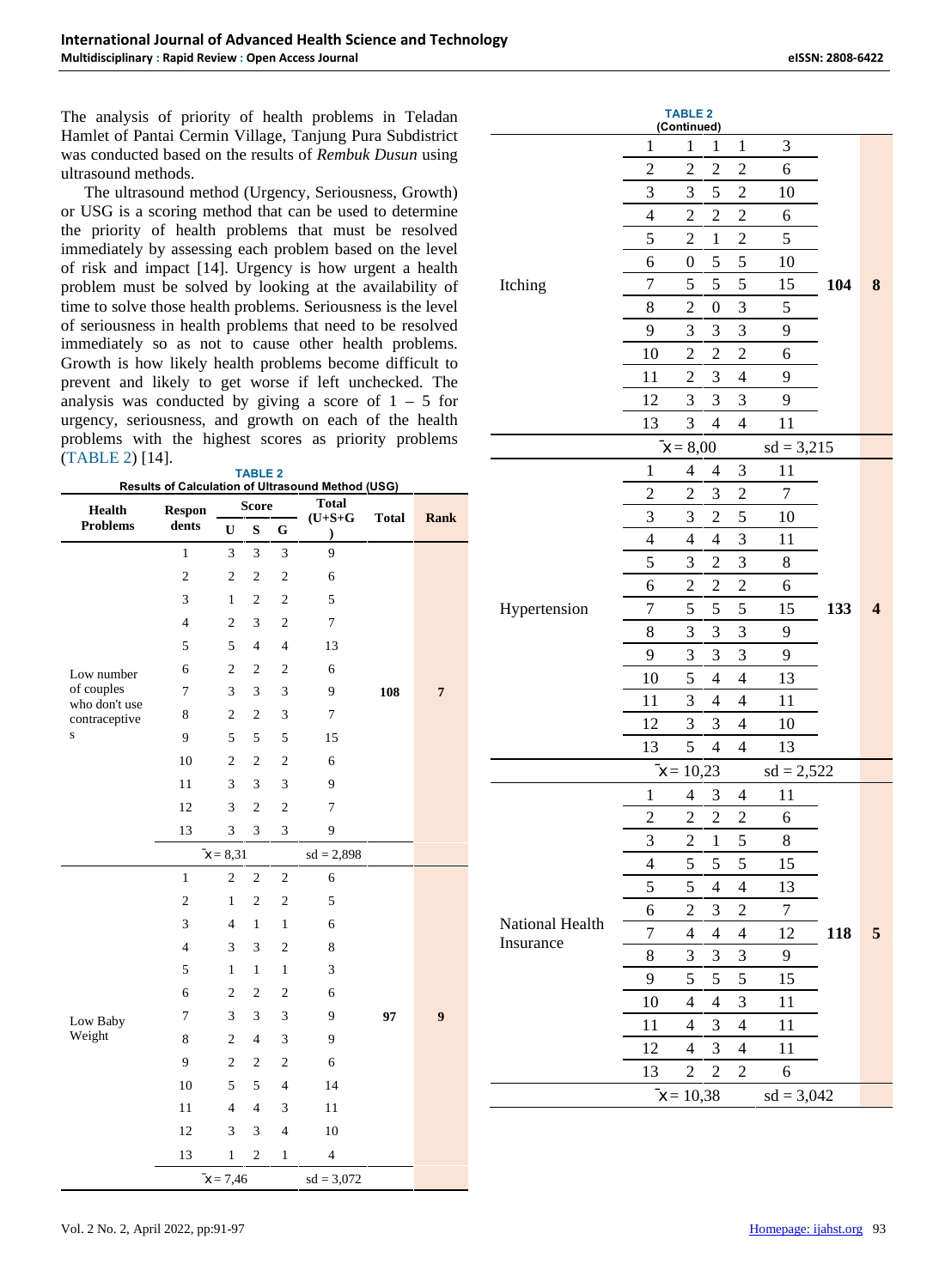|                     |                | <b>TABLE 2</b><br>(Continued) |                |                          |                |     |              |              |
|---------------------|----------------|-------------------------------|----------------|--------------------------|----------------|-----|--------------|--------------|
|                     | $\mathbf{1}$   | $\overline{4}$                | 4              | $\overline{4}$           | 12             |     |              |              |
|                     | $\overline{c}$ | $\overline{2}$                | $\overline{c}$ | $\overline{c}$           | 6              |     |              |              |
|                     | 3              | 3                             | 5              | 5                        | 13             |     |              |              |
|                     | $\overline{4}$ | 3                             | 3              | 3                        | 9              |     | $\mathbf{2}$ |              |
|                     | 5              | 5                             | 5              | 5                        | 15             |     |              |              |
|                     | 6              | $\overline{c}$                | 3              | 3                        | $\,$ 8 $\,$    |     |              |              |
| Smoking<br>behavior | $\overline{7}$ | $\overline{4}$                | 5              | $\mathbf 1$              | 10             | 155 |              | E            |
|                     | 8              | 5                             | 5              | 5                        | 15             |     |              | $\mathbf{N}$ |
|                     | 9              | 5                             | 5              | 5                        | 15             |     |              |              |
|                     | 10             | $\overline{4}$                | 5              | 5                        | 14             |     |              |              |
|                     | 11             | $\overline{4}$                | $\overline{4}$ | 3                        | 11             |     |              |              |
|                     | 12             | 5                             | 5              | 3                        | 13             |     |              |              |
|                     | 13             | 5                             | $\overline{4}$ | 5                        | 14             |     |              |              |
|                     |                | $x = 11,92$                   |                |                          | $sd = 2,929$   |     |              |              |
|                     | $\mathbf{1}$   | 5                             | 2              | 2                        | 9              |     | 6            |              |
|                     | $\overline{c}$ | $\overline{c}$                | $\overline{c}$ | $\overline{c}$           | 6              |     |              |              |
|                     | 3              | $\overline{2}$                | $\mathbf{1}$   | $\mathbf 1$              | $\overline{4}$ |     |              | Ba           |
|                     | 4              | 3                             | 3              | 3                        | 9              |     |              | me           |
|                     | 5              | 5                             | $\overline{4}$ | 4                        | 13             |     |              |              |
|                     | 6              | $\overline{c}$                | $\overline{c}$ | $\overline{c}$           | 6              |     |              |              |
| Kitchen waste       | $\overline{7}$ | 5                             | $\mathbf{1}$   | $\mathbf{1}$             | $\tau$         | 110 |              |              |
| disposal            | 8              | 3                             | 3              | 5                        | 11             |     |              |              |
|                     | 9              | $\overline{4}$                | $\overline{4}$ | $\overline{4}$           | 12             |     |              |              |
|                     | 10             | $\overline{c}$                | $\mathbf{1}$   | $\overline{2}$           | 5              |     |              |              |
|                     | 11             | 3                             | 3              | $\overline{c}$           | 8              |     |              |              |
|                     | 12             | $\overline{4}$                | 3              | $\overline{c}$           | 9              |     |              |              |
|                     | 13             | 3                             | 3              | 5                        | 11             |     |              |              |
|                     |                | $x = 8,46$                    |                |                          | $sd = 2,787$   |     |              |              |
|                     | 1              | 5                             | 5              | 5                        | 15             |     |              |              |
|                     | $\overline{c}$ | 5                             | 5              | 5                        | 15             |     |              |              |
|                     | 3              | 5                             | 5              | $\overline{4}$           | 14             |     |              |              |
|                     | 4              | 4                             | 4              | 4                        | 12             |     |              |              |
|                     | 5              | $\overline{4}$                | 5              | 5                        | 14             |     |              | Fro          |
|                     | 6              | 5                             | 5              | 5                        | 15             |     |              | the          |
| Garbage sorting     | 7              | 4                             | $\overline{4}$ | $\overline{4}$           | 12             | 157 | $\mathbf{1}$ |              |
|                     | 8              | 3                             | 3              | $\overline{4}$           | 10             |     |              | C.           |
|                     | 9              | $\overline{4}$                | $\overline{4}$ | $\overline{\mathcal{L}}$ | 12             |     |              | Fis          |
|                     | 10             | 3                             | $\overline{4}$ | 4                        | 11             |     |              | hea          |
|                     | 11             | $\overline{2}$                | 3              | $\overline{4}$           | 9              |     |              | prc          |
|                     | 12             | 3                             | $\overline{4}$ | 3                        | 10             |     |              | a            |
|                     | 13             | 4                             | 3              | $\mathbf 1$              | $8\,$          |     |              | Jap<br>60s   |
|                     |                | $x = 12,07$                   |                |                          | $sd = 2,396$   |     |              |              |

|                                         |                | <b>TABLE 2</b><br>(Continued) |   |                |              |     |   |
|-----------------------------------------|----------------|-------------------------------|---|----------------|--------------|-----|---|
|                                         | 1              | 4                             | 4 | 4              | 12           |     |   |
|                                         | $\overline{2}$ | 2                             | 2 | 2              | 6            |     | 3 |
|                                         | 3              | 5                             | 3 | 2              | 10           | 141 |   |
|                                         | $\overline{4}$ | 4                             | 4 | $\overline{4}$ | 12           |     |   |
|                                         | 5              | 3                             | 4 | 4              | 11           |     |   |
|                                         | 6              | 5                             | 5 | 5              | 15           |     |   |
| Eradication of<br><b>Mosquito Nests</b> | $\overline{7}$ | 3                             | 3 | 3              | 9            |     |   |
|                                         | 8              | 3                             | 4 | 4              | 11           |     |   |
|                                         | 9              | 5                             | 5 | 5              | 15           |     |   |
|                                         | 10             | 3                             | 3 | 4              | 10           |     |   |
|                                         | 11             | 3                             | 3 | 2              | 8            |     |   |
|                                         | 12             | 4                             | 3 | 3              | 10           |     |   |
|                                         | 13             | 4                             | 4 | 4              | 12           |     |   |
|                                         |                | $x = 10,84$                   |   |                | $sd = 2,511$ |     |   |

Based on the prioritization of problems with the ultrasound method, the following results are obtained:

|      | <b>TABLE 3</b><br><b>List of Priority Order of Health Problems</b> |
|------|--------------------------------------------------------------------|
| Rank | <b>Health Problems</b>                                             |
| 1    | Garbage sorting                                                    |
| 2    | Smoking behavior                                                   |
| 3    | <b>Eradication of Mosquito Nests</b>                               |
| 4    | Hypertension                                                       |
| 5    | National Health Insurance                                          |
| 6    | Kitchen waste disposal                                             |
| 7    | Low number of couples who don't use<br>contraceptives              |
| 8    | Itching                                                            |
| 9    | Low Baby Weight                                                    |

From the order of priority of health problems above, taken the top problem priority is garbage sorting (TABLE 3).

## *C. DETERMINING THE ROOT CAUSE OF HEALTH PROBLEMS*

Fishbone analysis is used as a systematic tool to identify health problems by analyzing the factors that cause problems to occur [12]. Fishbone analysis is presented into a diagram that resembles fish bones, discovered by a Japanese scientist named Dr. Kaoru Ishikawa around the 60s [15].

Fishbone diagrams are used to analyze problems and all factors that can affect the low sorting behavior of organicand inorganic waste in the community in the hamlet [16]. The purpose of this analysis is to facilitate decision making about steps or interventions that will be done to be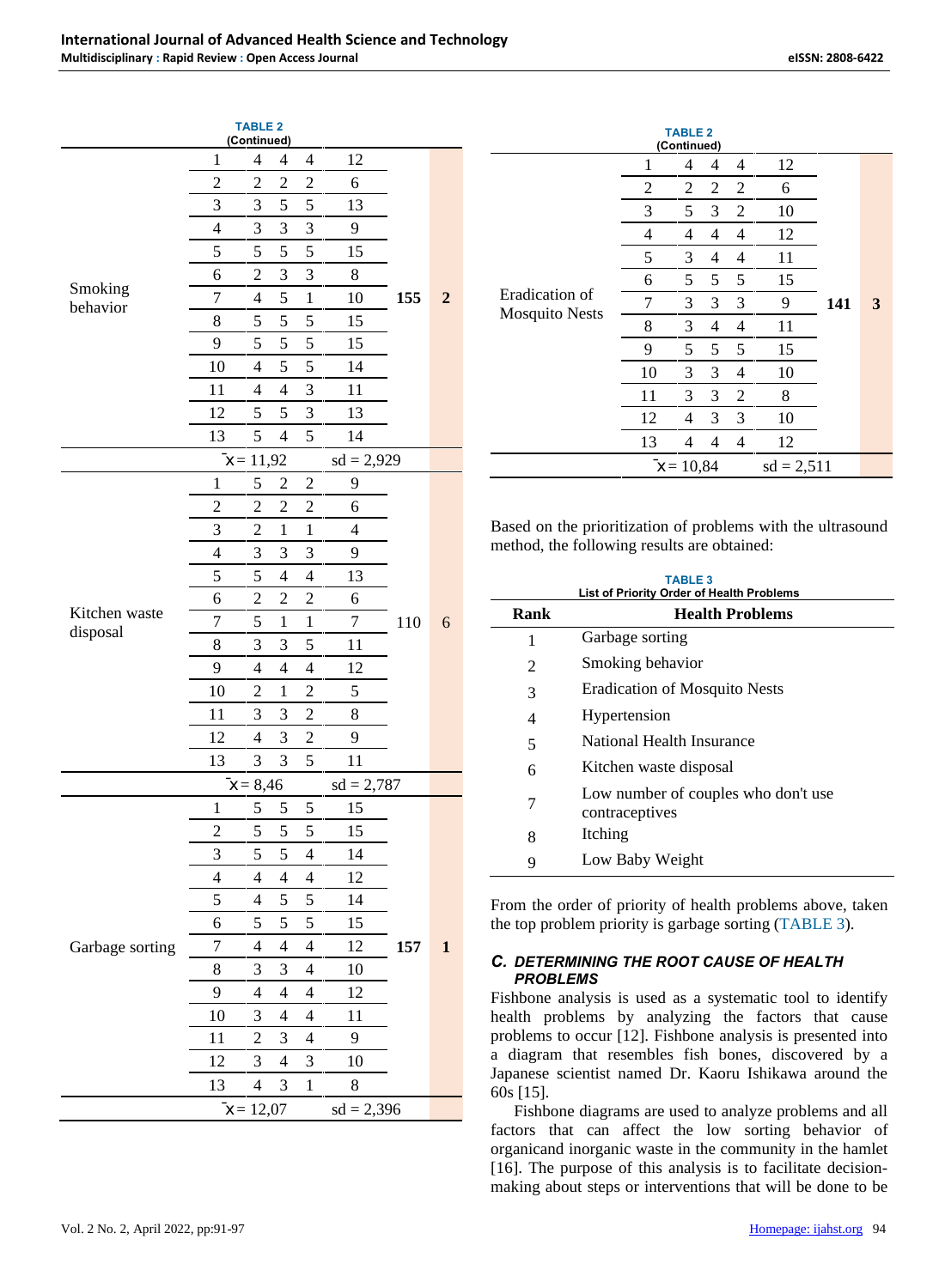on target and run effectively. From the results of fishbone analysis, the causes of waste sorting behavior problems are as follows (FIGURE 1).

## *D. DETERMINING HEALTH PROBLEM INTERVENTIONS*

The intervention of health problems in the community is an effort to improve health and change the spread of the disease or control the causative factors [17]. The determination of health problem intervention was carried out through Rembuk Dusun activities with health cadres and community leaders in the Area of Teladan Hamlet, Pantai Cermin Village, Tanjung Pura Subdistrict [18].

The first intervention is counseling on the sorting of organic and inorganic waste along with good and correct ways of processing waste. This effort is done to increase public knowledge to grow public awareness in sorting and processing waste [19].

In addition, other interventions carried out are facilitating pilot facilities and infrastructure in the form of organic and inorganic trash cans in some public places. This intervention is expected to foster people's habits to dispose of waste in its place, separate between organic and inorganic waste, and be an example of a trash can that can be made by the community in each household.

#### **III. DISCUSSION**

Waste is a remnant of human daily activities that are no longer used. Waste, in general, c an be divided into 2, namely inorganic waste and organic waste. Organic waste is from the rest of living things that experience weathering and can decompose naturally such as leaves, vegetable waste, and fruit skin. Inorganic waste is a waste that is difficult to break down such as plastic, paper, and glass [20].



**FIGURE 1. Fishbone Analysis Results of Waste Sorting Behavior**

Article 22 of the Law of the Republic of Indonesia Number 18 of 2008 on Waste Management describes waste processing activities consisting of sorting waste by classifying waste according to its type, collection, and transportation of waste from its source to integrated waste treatment sites, waste processing by changing waste characteristics and landfilling.

Until now, the waste generated by the household waste in Teladan Hamlet continues to grow into a crucial environmental problem in Teladan Hamlet. Based on fishbone analysis, waste sorting behavior in the community in Teladan Hamletis caused by several factors (FIGURE 1), including the lack of public knowledge in the processing of organic and an-organic waste, waste processing that is not carried out according to standards such as the habit of burning garbage and littering, and the unavailability of proper landfills.

This research is in line with study conducted by Harun (2017) showed that 58% or 30 respondents have a good knowledge of waste sorting, while data on community behavior in the process of garbage sorting is mostly 71% or 37 respondents. It can be concluded that the behavior of the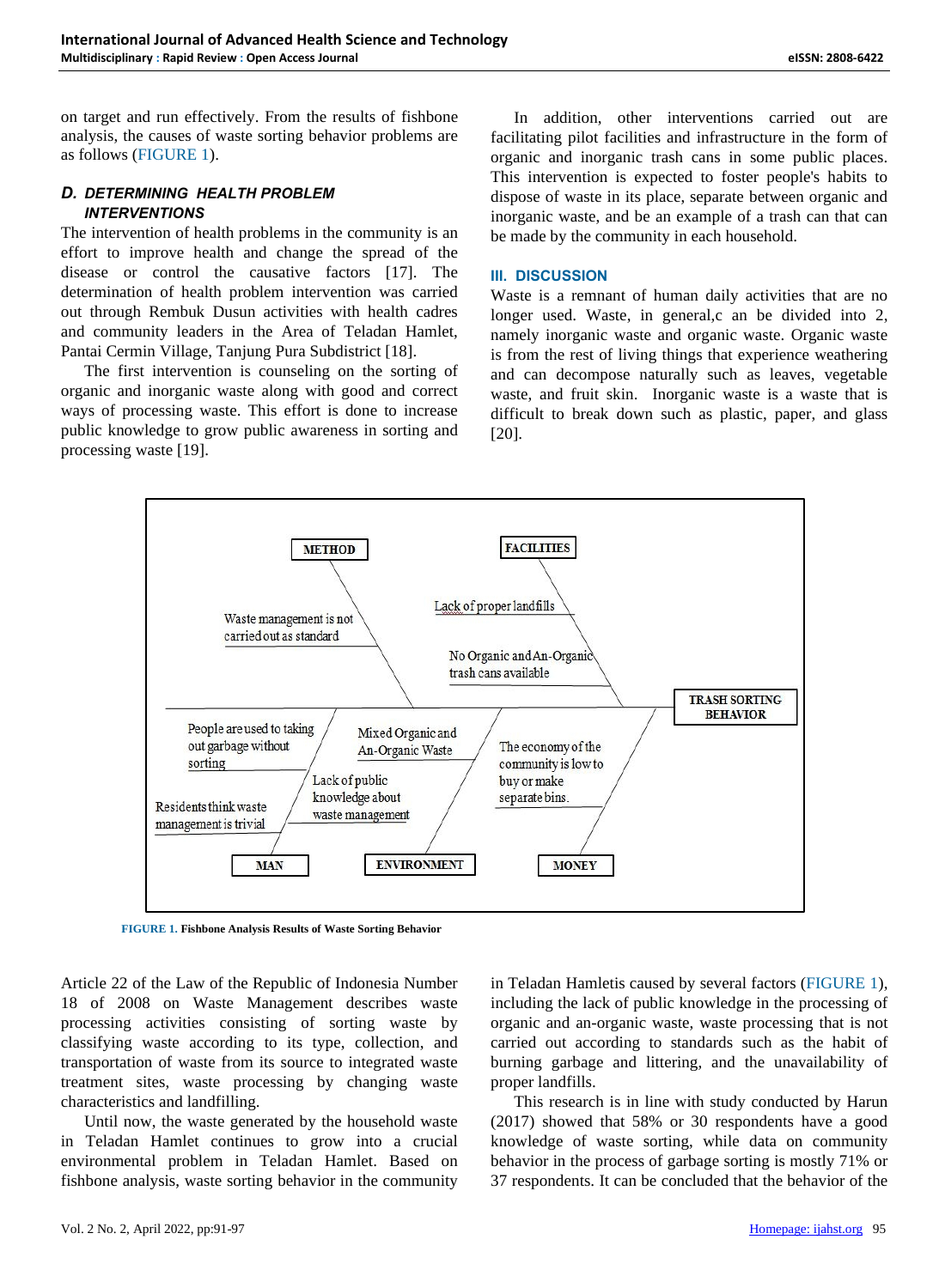community in sorting organic waste and organic is still not good [21]. In research conducted by Setyowati (2013) found about 56.8% of housewives in Kedesen Hamlet, Kradenan Village, Kaliwungu Subdistrict, Semarang Regency have good knowledge in managing and sorting waste. A total of 60.8% of housewives behaved badly and 39.2% behaved well. From these results, it can be concluded that there is a very significant relationship between the level of knowledge of housewives and the behavior of sorting waste (p=0.000) [22].

The role of the community in waste processing is needed to create a clean and healthy environment. Counseling can be done to increase public knowledge in waste processing so that the community can sort organic and inorganic waste [18] [19]. In addition, increasing public knowledge will foster public awareness and concern to manage waste properly so as not to cause environmental problems that can be the cause of the emergence of disease [25]. The availability of facilities and infrastructure is also a  $[2]$ 

factor that influences the success of the community in [3] sorting organic and inorganic waste [21] [22]. The unavailability of waste disposal facilities will cause littering behavior in the community. Therefore, the provision of a<br>decent organic and inorganic landfill will make the [4] decent organic and inorganic landfill will make the community accustomed to sorting waste and throwing garbage in its place.

The limitations of this study are that respondents may [5] not be willing to share some sensitive ideas and issues publicly. Due to the small sample size and heterogeneity of individuals, the results may not be sufficient to create a [6] projection or a combined picture of the situation. FGD can be a highly artificial arrangement, which influences respondents to express and act unnaturally so that their<br>findings may be far from the roal one. In addition, EGD [7] findings may be far from the real one. In addition, FGD results cannot be used to generalize because FGD does not aim to describe (representation) of people's voices. However, the importance of FGD lies not in the results of population representation, but in the depth of information. Through FGD, researchers can find out the reason, motivation, argument or basis of a person's or group's opinions on the priorities of health issues and their interventions in their region.

#### **IV. CONCLUSION**

The purpose of this study is to find health problems in  $[12]$ order to find the right intervention so that the health problems contained in Teladan Hamlet do not become serious problems that cause other health problems. The  $10$  [13] highest health problems found were the low number of couples who did not use contraception, low infant weight, itching, hypertension, national health insurance, smoking behavior, kitchen waste disposal, waste sorting, and eradication of mosquito nests. The results of the Focus Group Discussion agreed that the priority of health

problems in Teladan hamlet is the low behavior of waste sorting, so that interventions are carried out in the form of counseling and provision of facilities and infrastructure in the form of garbage cans in some public places in order to increase public knowledge and community behavior in sorting waste. Local governments and communities are expected to always run programs that have been implementedcontinuously so that these activities run optimally and effectively. The advice for future research is to analyze more deeply the factors related to waste sorting behavior in the community in Teladan Hamlet so that it is found which factors are most influential with the behavior.

#### **REFERENCES**

- [1] World Health Organization and J. Burton, *WHO healthy workplace framework and model: background and supporting literature and practices*. World Health Organization, 2010. Accessed: Jan. 15, 2022. [Online]. Available: https://apps.who.int/iris/handle/10665/113144
- [2] N. Sartorius, "The Meanings of Health and its Promotion," *Croat Med J*, vol. 47, no. 4, pp. 662–664, Aug. 2006.
- [3] Pemerintah Republik Indonesia, *Law Number 36 Year 2009 concerning Health. 2009*. 2009. Accessed: Dec. 09, 2021. [Online]. Available: https://peraturan.bpk.go.id/Home/Details/38778/uu-no-36-tahun- 2009
- [4] World Health Organization, "Health in all policies: Helsinki statement. Framework for country action," *Eurohealth*, 2014. https://apps.who.int/iris/handle/10665/344957 (accessed Dec. 07, 2021).
- E. de Leeuw, "Engagement of Sectors Other than Health in Integrated Health Governance, Policy, and Action," *Annu. Rev. Public Health*, vol. 38, no. 1, pp. 329–349, Mar. 2017, doi: 10.1146/annurev-publhealth-031816-044309.
- R. Courtney, E. Ballard, S. Fauver, M. Gariota, and L. Holland, "The Partnership Model: Working with Individuals, Families, and Communities toward a New Vision of Health," *Public Health Nursing*, vol. 13, no. 3, pp. 177–186, 1996, doi: 10.1111/j.1525- 1446.1996.tb00238.x.
- [7] J. Rohde *et al.*, "30 years after Alma-Ata: has primary health care worked in countries?," *The Lancet*, vol. 372, no. 9642, pp. 950– 961, Sep. 2008, doi: 10.1016/S0140-6736(08)61405-1.
- [8] R. Z. Goetzel and R. J. Ozminkowski, "The Health and Cost Benefits of Work Site Health-Promotion Programs," *Annual Review of Public Health*, vol. 29, no. 1, pp. 303–323, 2008, doi: 10.1146/annurev.publhealth.29.020907.090930.
- [9] H. L. Blum, *Planning for Health: Generics for the Eighties*. Human Sciences Press, 1981.
- [10] H. L. Blum, *Planning for Health: Development and Application of Social Change Theory*. Human Sciences Press, 1974.
- [11] A. I. S, O. A. R, and A. M. O, "Primary health care services in Nigeria: Critical issues and strategies for enhancing the use by the rural communities," *JPHE*, vol. 4, no. 1, pp. 5–13, Jan. 2012, doi: 10.5897/JPHE11.133.
- R. C. Tyas, "Determining Priorities of Health Problems And Types of Interventions in RW 13 and RW 14 Kelurahan Ampel, Semampir Surabaya in 2018," *Jurnal Penelitian Kesehatan (JPK)*, vol. 18, no. 1, Art. no. 1, Feb. 2020, doi: 10.35882/jpk.v18i1.2.
- [13] O. Sopiah and L. Suryani, "Study on the Implementation of Alert Village Activities based on the FKSMD Application (Format of Self-Aware Survey Questionnaire) Google Forms in Kalijaya Village, Telagasari District, Karawang Regency in 2019," *Health Science Growth (HSG)*, vol. 4, no. 2, Art. no. 2, Dec. 2019.
- [14] H. Bakri, "The Planning of Community Health Center In Indonesia," *European Journal of Research and Reflection in Management Sciences*, vol. 6, no. 3, pp. 12–18, 2018.